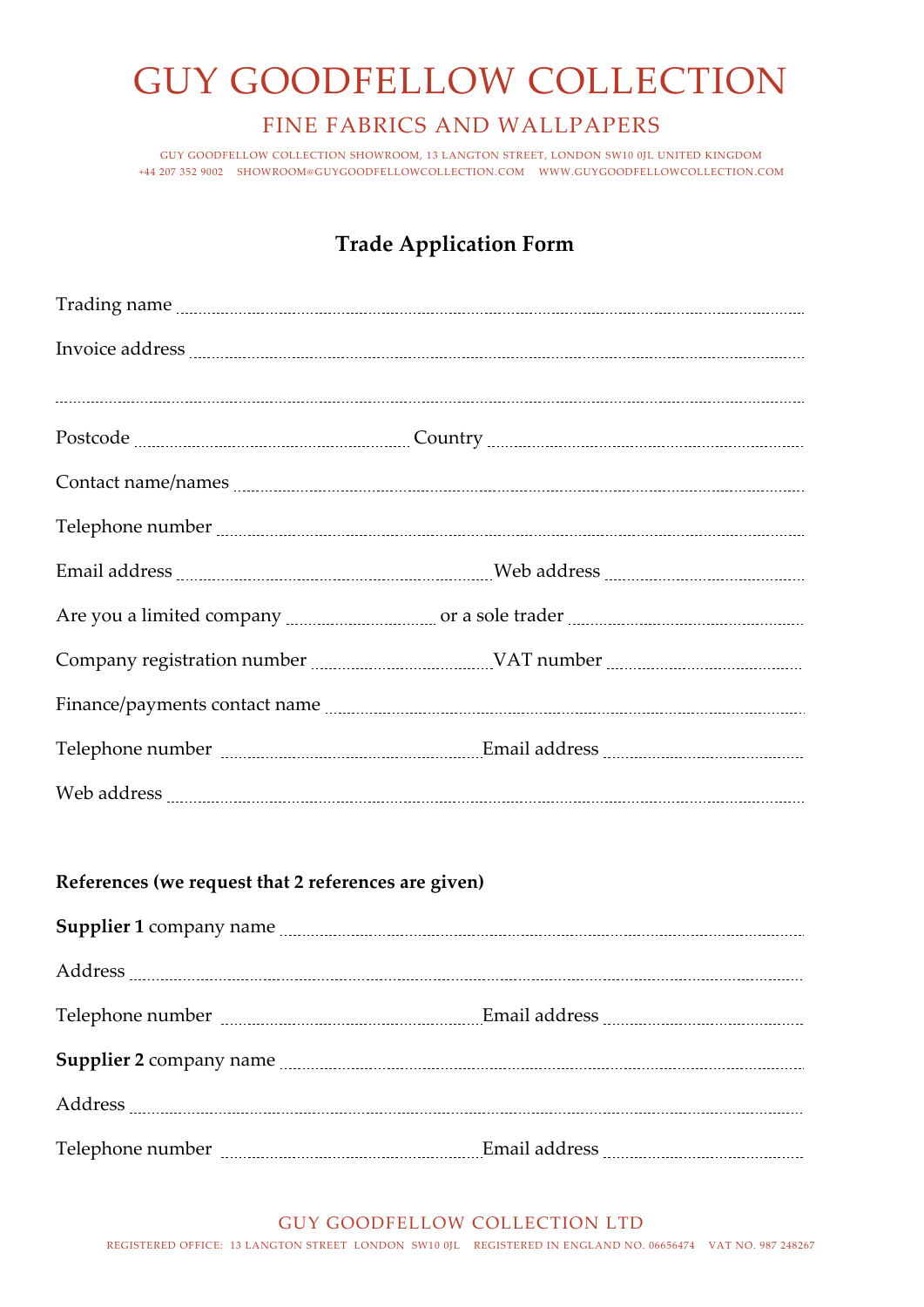# GUY GOODFELLOW COLLECTION

### FINE FABRICS AND WALLPAPERS

GUY GOODFELLOW COLLECTION SHOWROOM, 13 LANGTON STREET, LONDON SW10 0JL UNITED KINGDOM +44 207 352 9002 [SHOWROOM@GUYGOODFELLOWCOLLECTION.COM](mailto:SHOWROOM@GUYGOODFELLOWCOLLECTION.COM) [WWW.GUYGOODFELLOWCOLLECTION.COM](http://www.guygoodfellowcollection.com/)

**How did you hear about us?** 

#### **Trade Applicant Declaration**

I/we confirm that the above details are correct, and I/we undertake to adhere to the Guy Goodfellow Collection terms and conditions of sale.

| Date |
|------|
|      |

Your data will be managed in line with GDPR regulations and will adhere to the Terms and Conditions, found in our Terms and Policies section of our website.